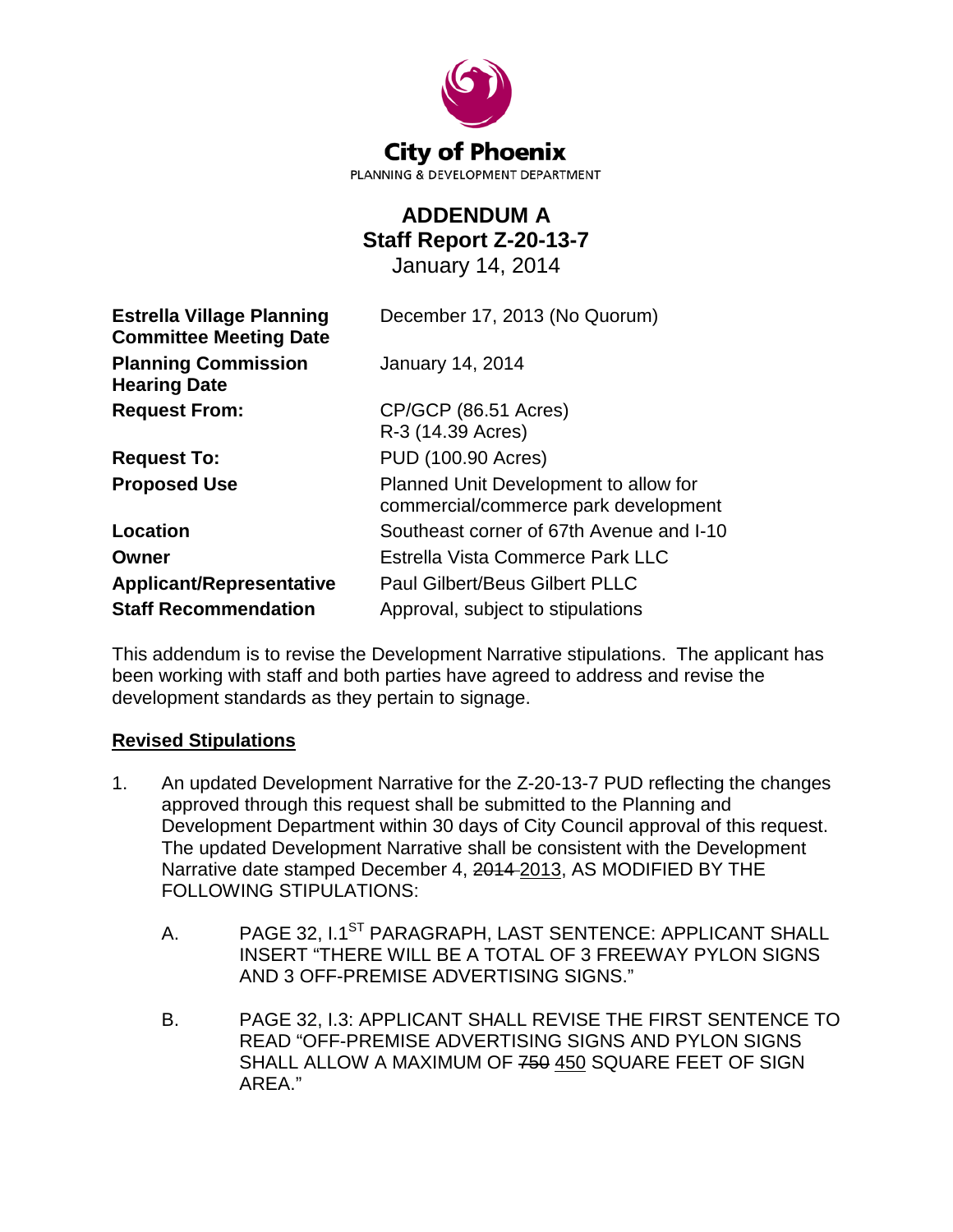Staff Report: Z-20-13-7 Addendum A January 14, 2014 Page 2 of 2

- C. PAGE 32, I.4,LAST SENTENCE: APPLICANT SHALL INSERT "OFF-PREMISE ADVERTISING SHALL BE LIMITED TO 3 SIGNS THAT COMPLY WITH ALL STANDARDS OF THE ZONING ORDINANCE.
- D. PAGE 33.TABLE I.1: APPLICANT SHALL RE-ALPHABETIZE THE TABLE PER ATTACHMENT A.
- E. THE APPLICANT SHALL UPDATE ALL EXHIBITS WITHIN THE ESTRELLA VISTA COMMERCE PARK PUD WITH THE UPDATED SIGNAGE REQUIREMENTS.

## **Attachments**

Sign Section date stamped January 14, 2014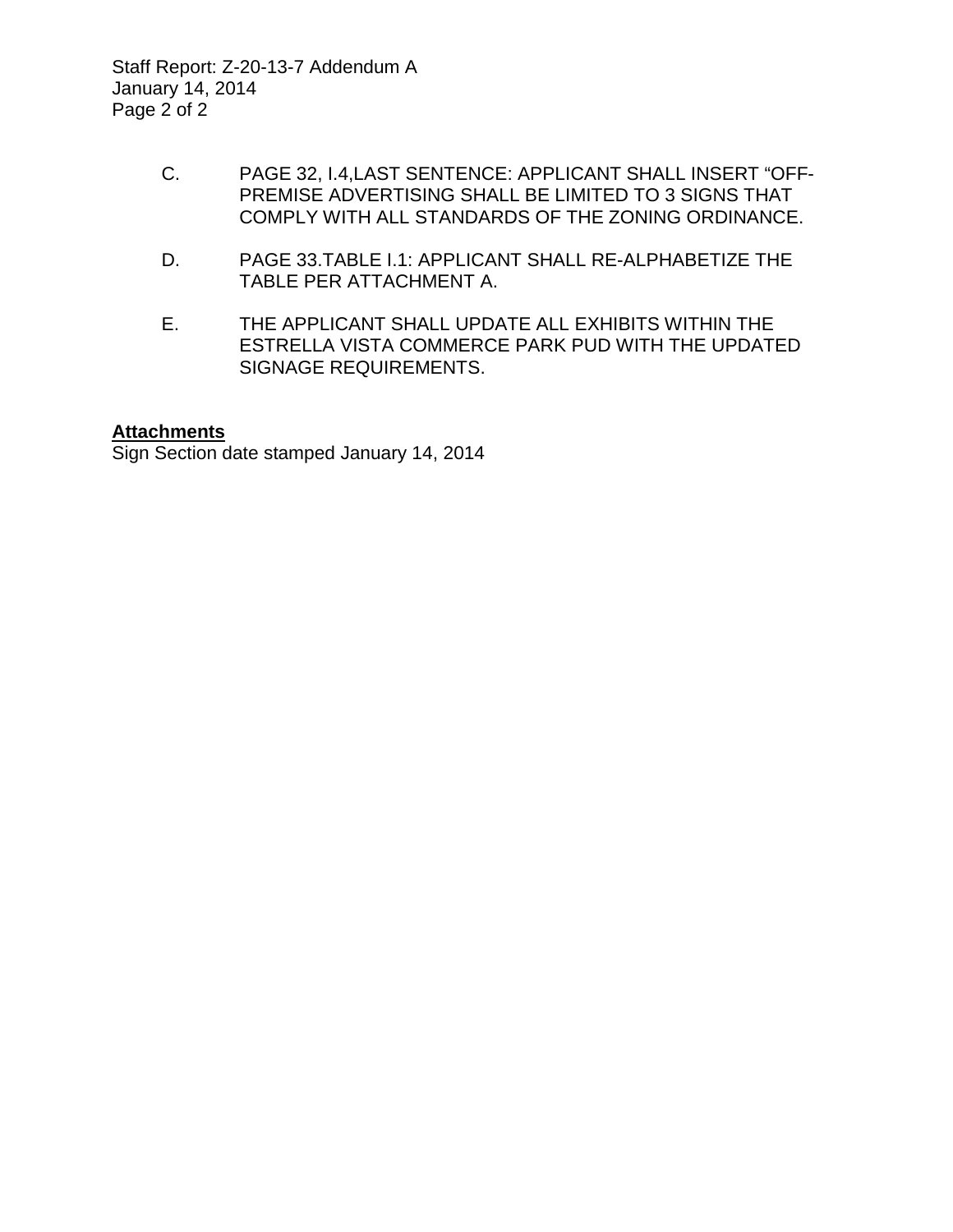#### **I.** Signage

These signage standards will address the needs of the industrial and retail tenants while preserving the needs for privacy and safety of the adjacent residential neighborhoods. In an effort to unify the center and suggest that all of the buildings are part of a single development, a Comprehensive Sign Plan will be prepared to supplement the provisions of the PUD.

In concept, the industrial properties, which form the majority of the development, need a primary monument sign located at  $67<sup>th</sup>$  Avenue and Latham Street that identifies the Industrial companies that are located along Latham Street. Such a sign will go a long way in keeping unwanted traffic out of the center and limit the number of drivers looking for something that is located elsewhere. Such a sign would also help people who are looking for specific users. This is an important consideration in light of the current and expected traffic on  $67<sup>th</sup>$  Avenue.

Each industrial user will be allowed a ground sign which identifies their business name and/or logo. Multiple tenants in one building must share the single ground sign allowed per building site. As such there may be a need for a ground sign which uses the full eighty (80) S.F. allowable sign area.

Site 1, containing the Living Spaces showroom, will be the exception to the general rules for all signage. The site is nearly twenty five (25) acres and the building contains both retail and warehouse uses. Site 1 is allowed an 80 square foot ground sign, as well as building signage. The west portion of the building is a large furniture showroom which faces directly west toward  $67<sup>th</sup>$ Avenue. The building will be blocked by the retail pads along  $67<sup>th</sup>$  Avenue when they are fully constructed. Therefore it will be necessary to mount the sign as high as possible for the store identification to be seen. The building has a curving free standing wall at the main entry where the sign will be placed. The sign area needs to be calculated from the west main building face to get enough sign area to have a sign on the south and the west faces of the building. The Living Spaces showroom and warehouse will be the premier tenant of the entire center. While the space required for a showroom is quite large, the actual number of people visiting the building will be fairly light compared to retail stores like Costco or IKEA. Visible signage will go a long way in ensuring business comes to the building.

The retail pads along  $67<sup>th</sup>$  Avenue will all have building signage consistent with the current building signage ordinance. We are requesting each pad be allowed to have a ground sign in addition to the building signage. The ground signs will be placed one hundred feet apart and one hundred and fifty feet from the Primary sign for the industrial developments on Latham. Large tenants will be allowed an 80 S.F. sign whereas most users will be limited to a 50 S.F. sign.

We are also proposing freeway off-premise advertising and pylon/monument signs. Whereas the code limits the potential sign users to only properties fronting the freeway, we want to include all properties within the development. This will include the retail and industrial users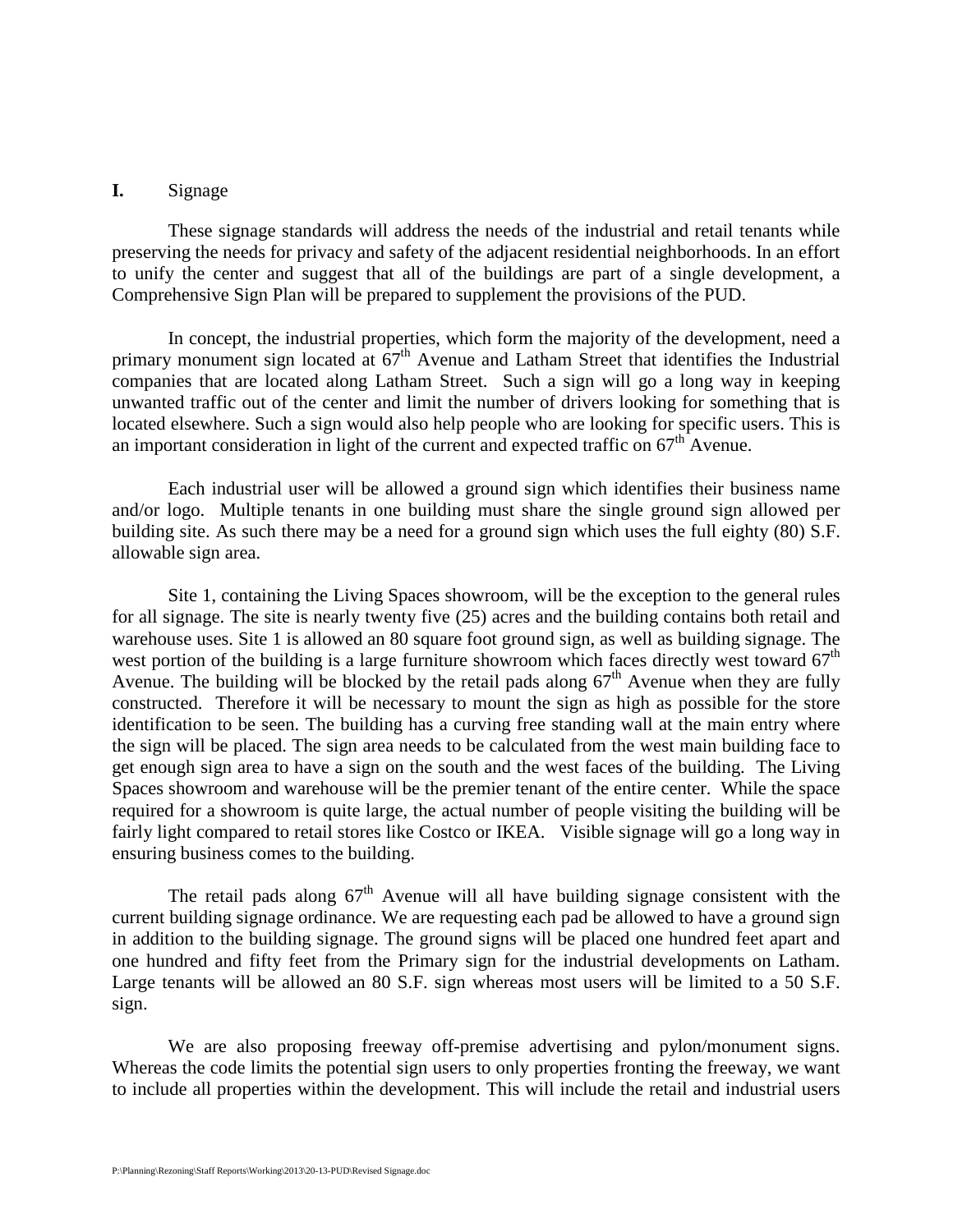### south of Latham and north of Roosevelt. *There will be a total of 3 freeway pylon signs and 3 off-premise advertising signs.*

The off-premise advertising signs will be spaced one thousand feet apart pursuant to the zoning ordinance standard. These will alternate with the pylon signs and will be alternatively placed at five hundred feet apart. The heavy mature landscape on the freeway, the overpasses along with a high berm that parallels our north property line must be considered when evaluating height and placement for each proposed sign.

The sign site plan identifies the approximate locations where the proposed signs will go. As many of the sites are conceptual at this point there may be some modification to the final sign locations. Each project will need to be reviewed and evaluated on a case by case basis for sign locations.

We believe our sign proposal will unify the site and provide the best identification for the affected properties while limiting intrusion into adjacent residential neighborhoods. A city approved Comprehensive Sign Plan will be submitted at a later date to outline the type, size, and quantity of signs allowed. Signs shall be permitted as outlined below.

- 1. The sign site plan shows the currently anticipated layout for all ground signs. Ground signs include freeway signs, monument signs, and tenant ground mounted signs.
- 2. Freeway signs include off-premise and freeway pylon monument signs adjacent to the freeway.
- 3. Freeway pylon monument signs shall allow a maximum of 450 square feet of sign area. Freeway pylon signs shall be allowed a maximum height of 75 feet.
- 4. Freeway signs shall be available for lease. The western most sign shall be reserved for the retail tenants along  $67<sup>th</sup>$  Avenue. Owners within the Estrella Vista Center shall be able to rent sign space on a Freeway pylon sign. Off-premise advertising will be limited to 2 **3** signs that comply with all standards of the zoning ordinance.
- 5. A center monument sign on  $67<sup>th</sup>$  Avenue is proposed near the Latham Street entry for identification of the industrial users in the center. Eight double sided panels are available for lease. Reference exhibit S-3 for a conceptual elevation of this sign.
- 6. Each industrial tenant shall be allowed one illuminated building sign facing the street. Tenants adjacent to the freeway shall be allowed one additional sign facing the freeway. This sign may be illuminated as well. Tenants of buildings adjacent to Roosevelt shall only be allowed illuminated signage facing Latham Street. Only non-illuminated signage will be allowed facing any residential area. No signage is required on these south facing walls, but non-illuminated signs are allowed. Industrial tenant building signs shall be limited to 84" in height. The minimum sign letter size is 24". Building signs are limited in area to 1.50 square feet of sign for every 1 foot of tenant frontage, but no tenant shall have less than 50 square feet of allowable building signage. Each industrial tenant shall be allowed not less than 1 ground sign and 1 wall sign.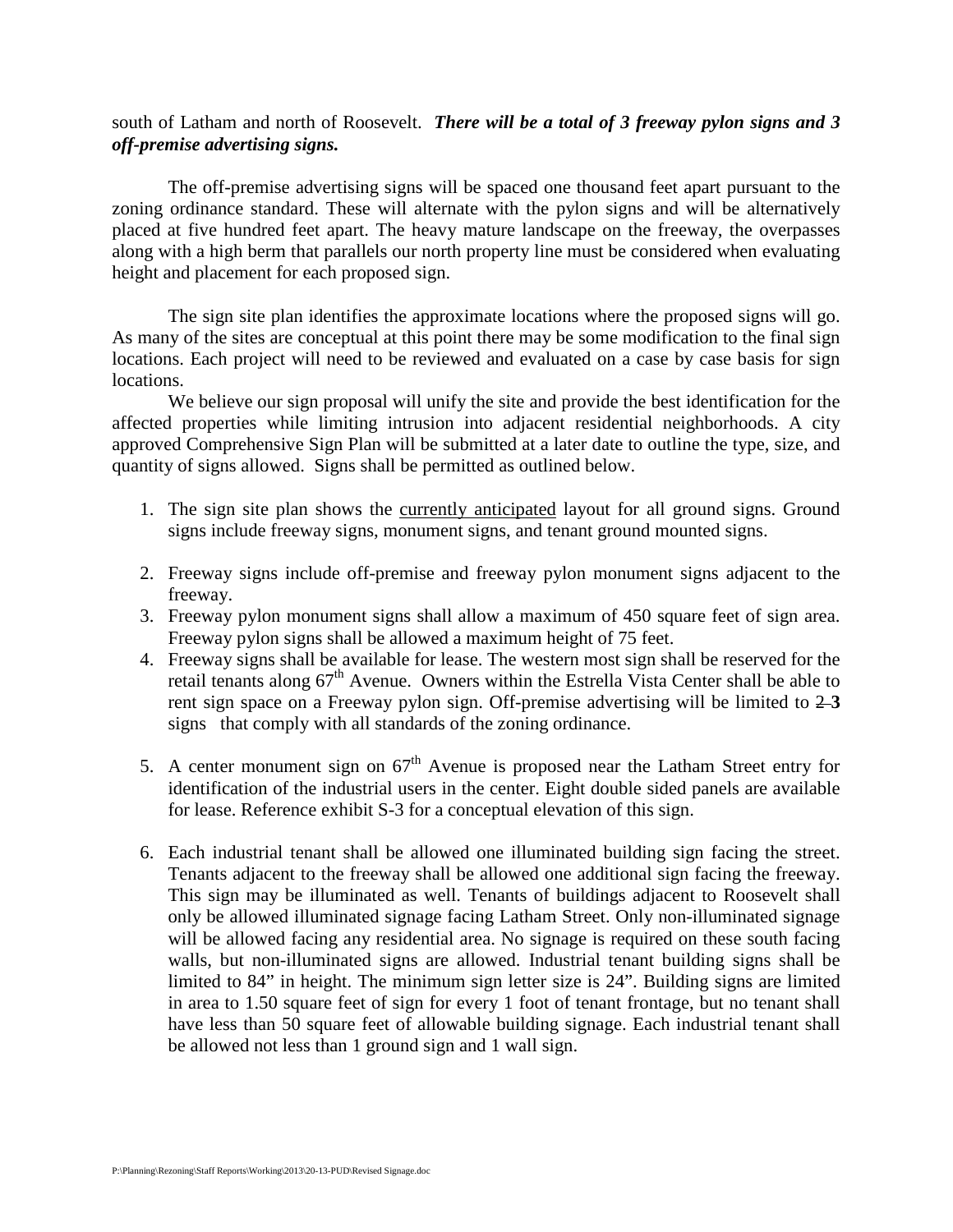- 7. Each retail tenant shall be allowed not less than one ground sign and one wall sign. Size and location are depicted in the Sign Matrix.
- 8. Miscellaneous on-site signage shall be permitted. These shall include but not be limited to such signs as menu boards, directional signs, traffic signs, parking signs and signs noting any hazards. All ADA related signs are permitted as well.
- 9. No audible, flashing signs, or moving signs shall be allowed. Pylon monument freeway signs and billboards may have changing signs as allowed by the City of Phoenix Sign Ordinance and may be double-faced.
- 10. Living Spaces (the Anchor Tenant) signage shall be excepted from the general sign limitations in paragraphs 6 and 7, and the Sign Matrix. Living Spaces signage is depicted on pages of this section I.

|              |                        |                             |                                  | SIGN DESIGNATION REFERENCE SITE PLANS               |                            |                                |        |                                               |                   |                                     |
|--------------|------------------------|-----------------------------|----------------------------------|-----------------------------------------------------|----------------------------|--------------------------------|--------|-----------------------------------------------|-------------------|-------------------------------------|
|              | Sign Type              | Location                    | Quantity                         | Sign Face<br>Size                                   | Sign<br>Area               | Sign Box<br><b>Size</b>        | Fonts  | Letters                                       | Background        | Illumination                        |
| A            | Ground                 | <b>Street</b>               | 1 Per                            | $10'$ -<br>0"W.X8'-0"<br>$10' - 0''$ W.<br>$X5-0"$  | 80 S.F.<br>$*1$<br>50 S.F. | $14 - 8''W$<br>$X$ 11'-<br>0"H | Varies | Vinyl<br>Faces<br>Acrylic                     | Acrylic/<br>Metal | Internal<br>Illumination            |
| B            | Freeway                | Freeway                     | 3                                | NA                                                  | 450                        | Embellish<br>ments             | Varies | Vinyl<br>Faces<br>Acrylic                     | Acrylic/<br>Metal | Leds Or<br>Internal<br>Illumination |
| $\mathsf{C}$ | Off-<br>premise        | Freeway                     | $\overline{\mathbf{3}}$          | Per code                                            | Per Code                   | Per Code                       | Varies |                                               |                   |                                     |
| D            | Monument               | <b>Street</b>               | $\mathbf{1}$                     | $10^{\circ} - 0$ <sup>*</sup><br>$W.X15'-0''$<br>H. | 150 S.F.<br>$*2$           | $15 - 8''W$<br>X 17'0"H        | Varies | Vinyl<br>Faces<br>Acrylic                     | Acrylic/<br>Metal | Internal<br>Illumination            |
| E            | Ground                 | Drive-thru                  | 1 Per<br>Drive-<br>Thru<br>Rest. | 3'-0"H.X3'-<br>$0''$ W."W.                          | 9 S.F.                     | 5'-0"W X<br>$5' - 0''H$        | Varies | Vinyl<br>Faces<br>Acrylic                     | Acrylic/<br>Metal | Internal<br>Illumination            |
| F            | Retail<br><b>Shops</b> | <b>Building</b><br>Fascia   | 1 Per<br>Suite<br>* **           | 1.25 S.F.<br>Per<br>$1'$ -0" Suite<br>Front         | Per Code                   | NA                             | Varies | Individu<br>al Plex-<br>Face/<br>Metal<br>Pan | Wall              | Internal<br>Neon Or Led             |
| G            | <b>Building</b>        | Wall                        | 1 Per<br>Tenant                  | Maximum<br>500 S.F.                                 | Varies<br>With<br>Sign     | Varies<br>With<br>Sign         | Varies | <b>Backlit</b><br>Acrylic<br>Panel,           | Metal<br>Frame    | Varies<br>With Sign                 |
| H            | Shingle<br>Signs       | Canopy<br>Soffit            | 1 Per<br>Suite                   | $1'$ X 4'<br>Per Details                            | As<br>Detailed             | Na                             | Varies | Varies                                        | Varies            | None                                |
| $\mathbf{I}$ | Window<br>Sign         | <b>Entry Door</b><br>Window | 1 Per<br>Tenant                  | 12" X 12"                                           | 144<br>Sq.In.              | Na                             | Varies | Varies                                        | <b>Glass</b>      | None                                |
| J            | Directional<br>Sign    | On Site<br>If Needed        | As<br>Needed                     | $2'$ X 3'                                           | 6 S.F.                     | Na                             | Varies | Varies                                        | Acrylic/<br>Metal | None                                |
| K            | Industrial<br>Tenant   | Wall                        | 1 Per<br>Tenant                  | Maximum<br>500 S.F.                                 | Varies<br>With<br>Sign     | Varies<br>With<br>Sign         | Varies | <b>Backlit</b><br>Acrylic<br>Panel,           | Metal<br>Frame    | Varies<br>With Sign                 |

#### **Table I 1**